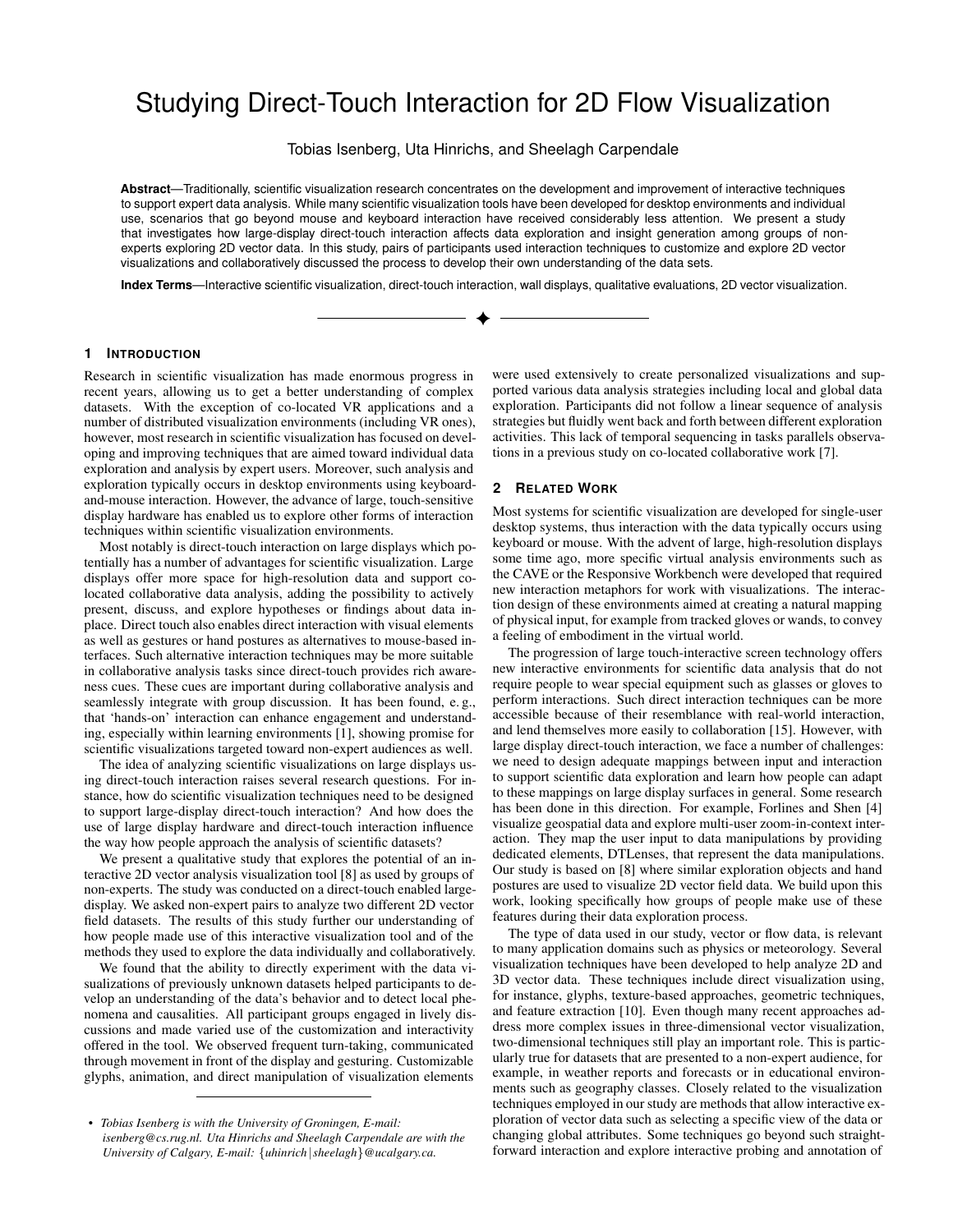

<span id="page-1-0"></span>Fig. 1. Screenshot of the adapted interface for collaborative interactive 2D vector data exploration and visualization, with example visualization.

flow fields with glyphs to show local properties [\[3\]](#page-3-6) or use customized glyphs [\[9,](#page-3-7) [13,](#page-3-8) [17\]](#page-3-9). Also, techniques have been developed for interactive particle sources placement [\[11,](#page-3-10) [18\]](#page-3-11). The techniques we use in our study are related to these approaches in that all are based on visualization of 2D vector fields using particle sources while the tool used in our study [\[8\]](#page-3-1) provides ways for direct-touch interaction with static and animated, customized glyphs as outlined in the next section.

# **3 HAND-POSTURE-BASED 2D VECTOR VISUALIZATION**

Combining traditional 2D vector visualization techniques with direct touch display technology, Isenberg et al. [\[8\]](#page-3-1) have previously developed a vector visualization technique that allows people to explore 2D vector data using several hand postures on a large interactive wall display. This approach is unique in three ways. First, it allows people to draw their own glyphs to represent the vector data. Second, the tool enables global exploration of data behavior by filling larger areas of the data display with glyphs. Alternatively, data can be explored locally by using 'glyph sources' that constantly emit animated glyphs. Third, the interface of the visualization tool is also based on hand postures. These postures rather than typical buttons and sliders are mapped to adding or removing glyphs to and from the data display.

These interactive visualization techniques can be used as follows. After a 2D vector dataset (e. g., wind data) is loaded, people can bring up a drawing canvas where they create (draw) the desired glyph to represent the data (e. g., an arrow or a straight line) using different hand postures to determine the stroke width. When the drawing canvas is closed, glyph instances can be added to the data display with the loaded 2D vector data using different hand postures (fist for adding several glyphs or finger for adding individual glyphs). The orientation and size of the glyphs reveal the character of the loaded data, namely the local direction and strength of the vector field. To explore the flow behavior of the data, glyph sources can be added to the data display. These sources can be moved around within the data display to explore different areas. Different shapes, line widths, and colors of glyphs can be used simultaneously to highlight certain aspects of the dataset.

For the study we added a number of features to the interactive visualization to account for the study tasks as well as to address some usability issues uncovered during pilot studies. Those features included controls to add or removes globally from the data display, and cycling through the different time steps of the data set [\(Fig. 1\)](#page-1-0).

## **4 EXPLORATORY STUDY**

The goal of our study was to better understand how pairs of people work with customizable vector visualization on a large touchinteractive display. Specifically, we investigated the potential of handposture-driven interaction with vector data to ease the process of exploring and visualizing such datasets and how people approach 2D vector data analysis tasks using our visualization tool on a large wall display. Quantitative study methods that rely on controlled study scenarios and the collection and analysis of numerical data are less adequate for answering open-ended questions like these. We therefore conducted an exploratory laboratory study where pairs of participants were asked to complete a series of experimental tasks. The study was based on a mixed methods approach which allowed us to combine



Fig. 2. Participants in front of the touch-sensitive wall display, collaboratively working with our data exploration and visualization tool.

<span id="page-1-1"></span>qualitative with quantitative data collection and analysis to shed light into people's analysis processes while using our visualization tool.

Participants and Setting. Sixteen university students (seven females, nine males) participated in our study. They were asked to work together in groups of two as a strategy to increase verbal explanations and 'thinking aloud,' resulting from discussions with the partner. This helped us to gain insights into participants' thought processes during the data analysis. Groups performed the study tasks on a  $5' \times 3'$  plasma wall display  $(1360 \times 768)$  pixels) with direct-touch interaction enabled using a SMART DViT overlay. The experimental software ran on an Intel 2.4 GHz Windows XP PC. The display was large enough to comfortably accommodate both participants standing next to each other [\(Fig. 2\)](#page-1-1). While participants had to interact with the display standing, they were able to sit down on a couch located in front of the display. Participants were free to move around the display while solving the experimental tasks. Due to technical reasons our visualization tool is a single-touch interface which forced participants to take turns with display interaction. While this condition led to some interferences between group members during the visualization analysis, it did not hamper collaboration as we will describe in the findings.

Experimental Data, Tasks, and Procedure. Participants were asked to use our visualization tool to analyze two different real-world 2D vector datasets: wind data from a storm that hit Europe in the spring of 2008 (22 time steps, enhanced with a map of Europe showing high and low air pressure zones in form of a gray-scale color scheme; [Fig. 1\)](#page-1-0), and a moving fluid simulation where an obstacle causes turbulences (22 time steps, enhanced with a line integral convolution visualization [\[2\]](#page-3-12) of the vector data, showing flow direction; [Fig. 3,](#page-3-13) left).

Participant groups were asked to work on five tasks in total—four tasks based on the wind dataset and one task involving the fluid dataset. After a short introduction to the tool and a practice task, each study task involved answering one or two open ended questions concerning relations within the data (e. g., relation of low/high air pressure and wind speed) as well as the assignment to illustrate certain particularities within the data using the visualization tool. The assignment for the second dataset (moving fluid) was a free-form exploration of data followed by a presentation of the general behavior of the data. Groups were given 10–15 minutes to solve each of these experimental tasks. A semi-structured interview concluded the study where we elicited subjective perceptions from participants regarding their general experiences with the visualization tool. We also followed up on certain analysis strategies we had observed which participants used to gain insights into how they approached the experimental tasks. Each study session took approximately 1.5 hours in total.

The purpose of this setup was to observe how the participant groups would approach the tasks in general, using the visualization tool. We were, in particular, interested in the different strategies that groups would apply to solve the tasks. We used the answers that groups provided for each question/task as an indicator how well they understood the dataset after this short time of exploration. Furthermore, we closely observed groups conducting the experimental tasks to be able to evaluate the interaction techniques the visualization tool provides.

Data Collection and Analysis. Two examiners oversaw each study session to minimize bias, with one of them being external to the project team. Each study session was videotaped and screen captures were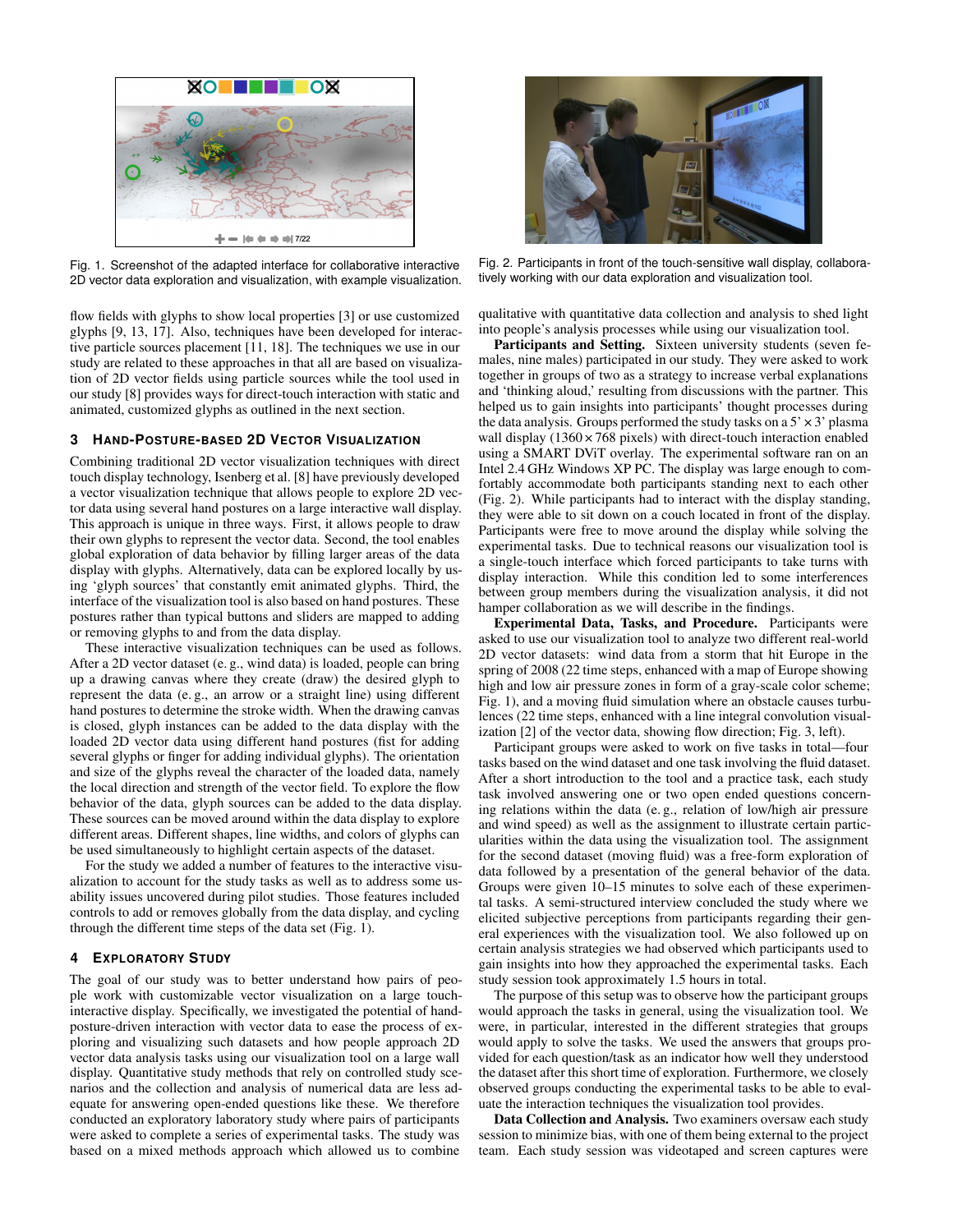taken every 10 seconds. Both experimenters took notes of their observations, highlighting particular events and participants' comments. These field notes informed the semi-structured interview to ask participants about their strategies or events that happened while participants were solving the tasks. To answer our research questions, the video data was analyzed in-depth regarding exploration strategies that participants applied for the experimental tasks and the use of particular features of the visualization tool, e. g., animations and customized glyphs. We also analyzed how participants interacted with and in front of the large touch-interactive display, individually and with the partner.

### **5 FINDINGS**

Our findings focus on the strategies that groups applied for exploring the provided datasets using large-display direct-touch interaction. We first provide a brief overview of how groups generally approached their analysis tasks before addressing the influence of the physical display characteristics on exploratory data analysis and collaboration.

#### **5.1 Exploration Approaches**

In general, all participant groups took a similar approach for exploring and visualizing the data which can be categorized into four activities: drawing, overview, local exploration, and temporal exploration:

Drawing. Our tasks and visual tool required groups to first draw a glyph in order to explore the data, hence this was the activity participants started with. Participants frequently experimented with different glyph shapes and hand postures when drawing glyphs, creating on average 2.75 ( $\sigma = 1.581$ ) different glyphs for the illustration task and 1.594 ( $\sigma$  = 0.946) for all other tasks.

Overview. After a representative glyph was drawn, participants of all groups first tried to gain an overview of the dataset. To achieve this they equally distributed the drawn glyph on the display, generally using the '+' button (in 97.5% of all tasks) and, in addition to this, occasionally the fist posture (in 35.0% of all tasks) to adjust glyph density in some areas of the data display.

Local Exploration. All groups explored local features of the dataset, in particular by placing sources in various locations (in 82.5% of all tasks). Sources were dynamically moved to probe and explore local aspects of data. Occasionally, groups used the one finger posture for fine-grained continuous local exploration (in 22.5% of all tasks).

Temporal Exploration. Since our study tasks required exploration of temporal changes, all groups made heavy use of the time controls, frequently stepping back and forth in time. This temporal exploration sometimes required rearrangement of sources or adding glyphs.

These activities did not follow a linear sequence, paralleling previous work [\[7\]](#page-3-2). While participants would typically start by drawing a glyph and distributing it evenly across the data display for overview, local and temporal exploration happened without a visible sequence, with participants often switching back and forth between both activities. Also, participants sometimes decided in the middle of a task to go back to the drawing stage and to bring in a new glyph shape.

We also noticed that no group went through a pre-discussion on how to solve the task in general, what steps to take, or what an answer should look like, before actually approaching the task. Instead, discussion occurred in parallel to the data exploration and visualization activities and evolved naturally from the task. Participants would either just start an activity and discuss observations in the data display during or after the action took place. They sometimes had just a brief exchange about next exploration steps, for instance, when they wanted to draw a new glyph or move on to the next time step.

#### **5.2 The Role of Large Display Direct-Touch Interaction**

We observed close collaboration among participants of all groups and noticed a high engagement of participants (for all groups and tasks), visible in active discussions of ideas or hypotheses and lively interaction with the data display. This is apparent in the extent to which they discussed ideas concerning the glyph drawing, exploration strategies, and hypotheses about the data. In two groups, one participant was more dominant and took the lead in activities such as glyph drawing. In the remaining six groups, participants actively took turns with glyph

drawing and data exploration. Typically, during non-active moments, a partner would participate in activities by providing verbal feedback to actions carried out by the other participant. Constraining participants to single-person interaction sometimes led to interferences with both participants trying to interact with the display at the same time and the system ignoring the second input. However, conflicts like this were usually resolved quickly and did not limit collaboration among group participants. In fact, we observed frequent turn taking among all groups and study tasks. A participant of a group would step back from the display, handing over the exploration to the partner. Meanwhile, he or she would actively follow the interactions of the partner and observe changes on the display, always prepared to jump in and take over if some new idea occurred (e. g., [Fig. 3,](#page-3-13) left).

This contrasts previous studies involving collaborative tasks on large vertical displays where groups were found to usually elect a person 'in charge' of the interaction while other group members would stay rather passive [\[14\]](#page-3-14). We attribute this high engagement of both group participants to their similar level of expertise with the datasets, the exploration techniques we provided, and the physical study setting. The datasets were relatively unknown to participants, thus close collaboration and discussion was important for coming up with hypotheses and causalities. This was facilitated by the large display and rather broad interaction techniques, easily visible to both participants. The visualization tool did not force participants to linearly follow a predetermined sequence of exploration activities, but allowed participants to explore based on their interest. Consequently, participants repeatedly and without any effort switched between different exploration strategies discussed above, including the observation of the data visualization. Thoughts, ideas, and hypotheses were collaboratively discussed and explored, through interaction and discussion, ultimately leading to a basic understanding of the data, evident in the answers that participants provided for our experimental questions.

Fluid collaboration and maintaining awareness of the partner's exploration activities require the support of deictic communication means, such as gestures and body movement (e. g., [\[6,](#page-3-15) [16\]](#page-3-16)). We found that the large display and the direct-touch interaction supported these communication mechanisms well, allowing participants to frequently switch back and forth between data exploration and gestures without having to worry about external input devices. All groups frequently used hand gestures, such as pointing with a finger, a hand, or both hands, to communicate and exemplify certain insights (e. g., [Fig. 3\)](#page-3-13). Participants expressed ideas and thought processes to their partner via gestures, directly speaking to each other, and accompanying an action with speech. Turn-taking often happened non-verbally, communicated by stepping toward the display or reaching out for it.

#### **6 DISCUSSION**

Reflecting critically on our findings and interpreting the results, we consider our study to be a step toward understanding the use of directtouch interfaces for data exploration and visualization and discuss in the following new research questions that arise from our findings.

We found that the possibility to manipulate elements through direct touch enabled participants to quickly test different hypotheses. Most interaction techniques had a direct local impact on the visualization elements. Moving the finger while touching a source, for example, would move the source to a different location or running the fist across the display would locally add glyphs. Participants had no problems understanding this direct mapping, evident in their fluid interaction with the visualization tool. Another advantage of direct touch in our largedisplay setting is that it enabled the temporarily non-active participant to visually track the activities carried out by their partner, contributing to the awareness during collaboration. When supporting direct-touch manipulations of elements, however, it is important to map interaction techniques in a consistent way. While our tool allowed to directly move sources within the data display, this was not possible for already created glyphs. This caused some confusion among participants who tried to move glyphs via direct-touch interaction.

With the exception of drawing a glyph as a first step which was required by the program, participants did not explore data following a